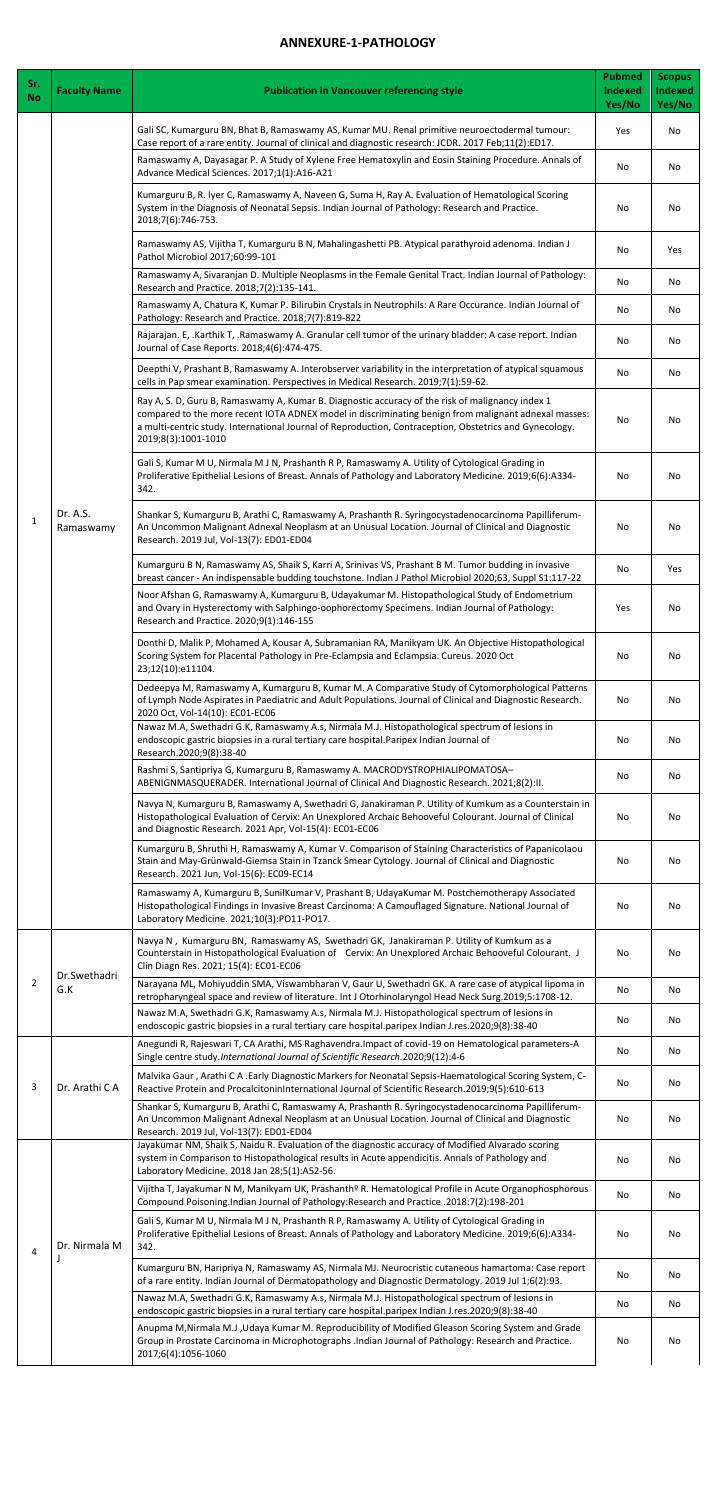| Sr.<br><b>No</b> | <b>Faculty Name</b>            | <b>Publication in Vancouver referencing style</b>                                                                                                                                                                                                                                                                                                                   | <b>Pubmed</b><br>Indexed<br>Yes/No | <b>Scopus</b><br><b>Indexed</b><br>Yes/No |
|------------------|--------------------------------|---------------------------------------------------------------------------------------------------------------------------------------------------------------------------------------------------------------------------------------------------------------------------------------------------------------------------------------------------------------------|------------------------------------|-------------------------------------------|
|                  |                                | Gali SC, BN Kumarguru, Bhat B, AS Ramaswamy, M Udaya Kumar. Renal Primitive Neuroectodermal<br>Tumor: Case Report of a Rare Entity. J Clin Diagn Res 2017;11(2):ED17-ED19 DOI:<br>10.7860/JCDR/2017/22912.9354.                                                                                                                                                     | Yes                                | No                                        |
|                  |                                | Ramaswamy AS, Vijitha T, Kumarguru BN, Mahalingashetti PB. Atypical parathyroid adenoma. Indian J<br>Pathol Microbiol 2017;60:99-101.                                                                                                                                                                                                                               | Yes                                | Yes                                       |
|                  |                                | BN Kumarguru, P Pallavi, Sunila, GV Manjunath, TS Vasan, BR Rajalakshmi. Histopathological Study of<br>Central Nervous System Lesions: Emphasizing Association of Neoplasm with ABO Blood groups. J Clin Diagn<br>Res. 2017;11(4):EC15-EC20. DOI: 10.7860/JCDR/2017/23863.9644.                                                                                     | Yes                                | No                                        |
|                  |                                | Sunila, BN Kumarguru, (Col)TS Vasan, GV Manjunath, Sheeladevi CS, Sindu Iska. Role of Squash Cytology in<br>Central Nervous System Lesions: A Cytomorphological Study. Indian J Pathol Res Pract 2017;6(3):574-84.                                                                                                                                                  | No                                 | No                                        |
|                  |                                | S Suchitha, B.N.Kumarguru, Sunila, G.V.Manjunath. Neonatal Intramural Calcification in Jejunal Atresia:<br>Case Report of A Rare Phenomenon. Int J App Basic Med Res 2017;7(4):258-60.                                                                                                                                                                              | No                                 | No                                        |
|                  |                                | Chandrakala R Iyer. Naveen G, Suma H.R. B.N.Kumarguru, Swetha K, Janakiraman. Clinical profile and<br>outcome of neonates with suspected sepsis form a rural medical college hospital of South India. Int J<br>Contemp Paediatr 2018;5(1):55-60.                                                                                                                    | No                                 | No                                        |
|                  |                                | Sunila, Kumarguru.B.N, T.S Vasan, Manjunath G.V. Space occupying lesions of central nervous system: A<br>radiological-histopathological correlation study. Indian J Pathol Oncol 2018;5(2):202-7.                                                                                                                                                                   | No                                 | No                                        |
|                  |                                | B.N.Kumarguru, Chandrakala R Iyer, A.S.Ramaswamy, G.Naveen, H.R.Suma, Amita Ray. Evaluation of<br>Hematological Scoring System in the Diagnosis of Neonatal Sepsis. Indian J Pathol Res Pract 2018;7(6):746-<br>53.                                                                                                                                                 | No                                 | No                                        |
|                  |                                | Narayana ML, Swetha V, B.N.Kumarguru. A rare case of direct skin involvement from metastatic cervical<br>lymph node in carcinoma of oral cavity. Int J Otorhinolaryngol Head Neck Surg 2019;5(2):527-30.                                                                                                                                                            | No                                 | No                                        |
|                  |                                | Amita Ray, Divya S., B. N. Kumar Guru, A. S. Ramaswamy, Bharat Kumar. Diagnostic accuracy of the risk of<br>malignancy index 1 compared to the more recent IOTA ADNEX model in discriminating benign from<br>malignant adnexal masses: a multi-centric study. International Journal of Reproduction, Contraception,<br>Obstetrics and Gynecology 2019;8(3):1001-10. | No                                 | No                                        |
|                  |                                | Narayana ML, Viswambharan V, B.N.Kumarguru. Submental midline branchial cleft cyst: a first case report<br>in literature. Int J Otorhinolaryngol Head Neck Surg 2019;5(3):808-10.                                                                                                                                                                                   | No                                 | No                                        |
|                  | Dr.Kumarguru<br>B <sub>N</sub> | Saranya Shankar, BN Kumarguru, CA Arathi, AS Ramaswamy, R Prashanth. Syringocystadenocarcinoma<br>Papilliferum- An Uncommon Malignant Adnexal Neoplasm at an Unusual Location. J Clin Diagn Res<br>2019;13(7):ED01-ED04.                                                                                                                                            | No                                 | No                                        |
|                  |                                | B.N. Kumarguru, N.Navya, R.Prashanth, C.A.Arathi, Bharath B. Psuedomyogenic Hemangioendothelioma<br>(Epithelioid Sarcoma-Like Hemangioendothelioma)- Case Report of a Rare Entity. Annals Pathol Lab Med<br>2019;6(7):C75-79.                                                                                                                                       | No                                 | No                                        |
| 5                |                                | B.N.Kumarguru, N.Haripriya, A.S.Ramaswamy, M.J.Nirmala. Neurocristic Cutaneous Hamartoma: Case<br>Report of a Rare Entity. Indian J Dermatopathol Diagn Dermatol 2019;6(2):93-6.                                                                                                                                                                                    | No                                 | No                                        |
|                  |                                | Viswambharan V, Narayana ML, Chaithanya NR, B.N.Kumarguru, Sushma B. A rare case of mesenchymal<br>hamartoma of cheek masquerading as hemangioma. Int J Otorhinolaryngol Head Neck Surg 2020;6(1):200-<br>3.                                                                                                                                                        | No                                 | No                                        |
|                  |                                | Mada LN, B.N.Kumarguru, Gaur U. A Clinical Study on Detection of Dysplastic Cells Through Saliva. Indian J<br>Otolaryngol Head Neck Surg 2020 https://doi.org/10.1007/s12070-020-01791-3.                                                                                                                                                                           | Yes                                | Yes                                       |
|                  |                                | ML Narayana, B.N.Kumarguru, Hammed Arafat A, U Gaur, P Lakshmi, Addanki Lakshmi Sravani.<br>Correlation of clinical, radiological and histopathological cervical lymphnode involvement in oral cancer.<br>Int J Otorhinolaryngol Head Neck Surg 2020;6(2):311-5                                                                                                     | No                                 | No                                        |
|                  |                                | BN Kumarguru, AS Ramaswamy, S Shaik, A Karri, VS Srinivas. Tumor budding in invasive breast cancer - An<br>indispensable budding touchstone. Indian J Pathol Microbiol 2020;63(Special):S117-22.                                                                                                                                                                    | No                                 | Yes                                       |
|                  |                                | BN Kumarguru, G Karthik, M Udaya Kumar, R Prashanth, P Janakiraman. Utility of Lemon Solution<br>Rehydration Technique (LSRT) for Processing Haemorrhagic Cytology Samples: A Comparative Study using<br>Different Technique. J Clin Diagn Res 2020;14(3):EC06-EC13                                                                                                 | No                                 | No                                        |
|                  |                                | Rashmi S, Santhipriya G, Kumarguru BN, Ramaswamy AS. MACRODYSTROPHIA LIPOMATOSA: A BENIGN<br>MASQUERADER. Intl J Clin Diagn Res 2020;8(2):11                                                                                                                                                                                                                        | No                                 | No                                        |
|                  |                                | G Noor Afshan, Ramaswamy AS, BN Kumarguru, M Udaya Kumar. Histopathological Study of<br>Endometrium and Ovary in Hysterectomy with Salphingo-oophorectomy Specimens. Indian J Pathol Res<br>Pract.2020;9(1 Part II):146-155.                                                                                                                                        | No                                 | No                                        |
|                  |                                | E.M. Kavitha, Swapna L, B.N. Kumarguru, S. Kranthi Kumar, M. Udaya Kumar. Right Ethmoidal Sinus<br>Schwannoma: Case Report of a Common entity with an Unusual Presentation. Annals Pathol Lab Med<br>2020;7(8):C94-C98.                                                                                                                                             | No                                 | No                                        |
|                  |                                | M Dedeepya, AS Ramaswamy, BN Kumarguru, M Udaya Kumar. A Comparative study of Cytomorphological<br>Patterns of Lymph Node Aspirates in Paediatric and Adult Populations. J Clin Diagn Res 2020;14(10):EC01-<br>EC06.                                                                                                                                                | No                                 | No                                        |
|                  |                                | N.Navya, BN Kumarguru, AS Ramaswamy, GK Swethadri, P Janakiraman. Utility of Kumkum as a<br>Counterstain in Histopathological Evaluation of Cervix: An Unexplored Archaic Behooveful Colourant. J<br>Clin Diagn Res 2021;15(4):EC01-EC06                                                                                                                            | No                                 | No                                        |
|                  |                                | AS Ramaswamy, BN Kumarguru, V Sunil Kumar, BM Prashant, M Udaya Kumar. Post-chemotherapy<br>Associated Histopathological Findings in Invasive Breast Carcinoma: A Camouflaged Signature. Natl lab<br>Med 2021;10(3):PO11-PO17                                                                                                                                       | No                                 | No                                        |
|                  |                                | BN Kumarguru, HN Shruthi, AS Ramswamy, V Shiva Kumar. Comparison of Staining characteristics of<br>Papanicolaou Stain and May Grünwald-Giemsa Stain in Tzanck Smear Cytology. J Clin Diagn Res<br>2021;15(6):EC09-EC14.                                                                                                                                             | No                                 | No                                        |